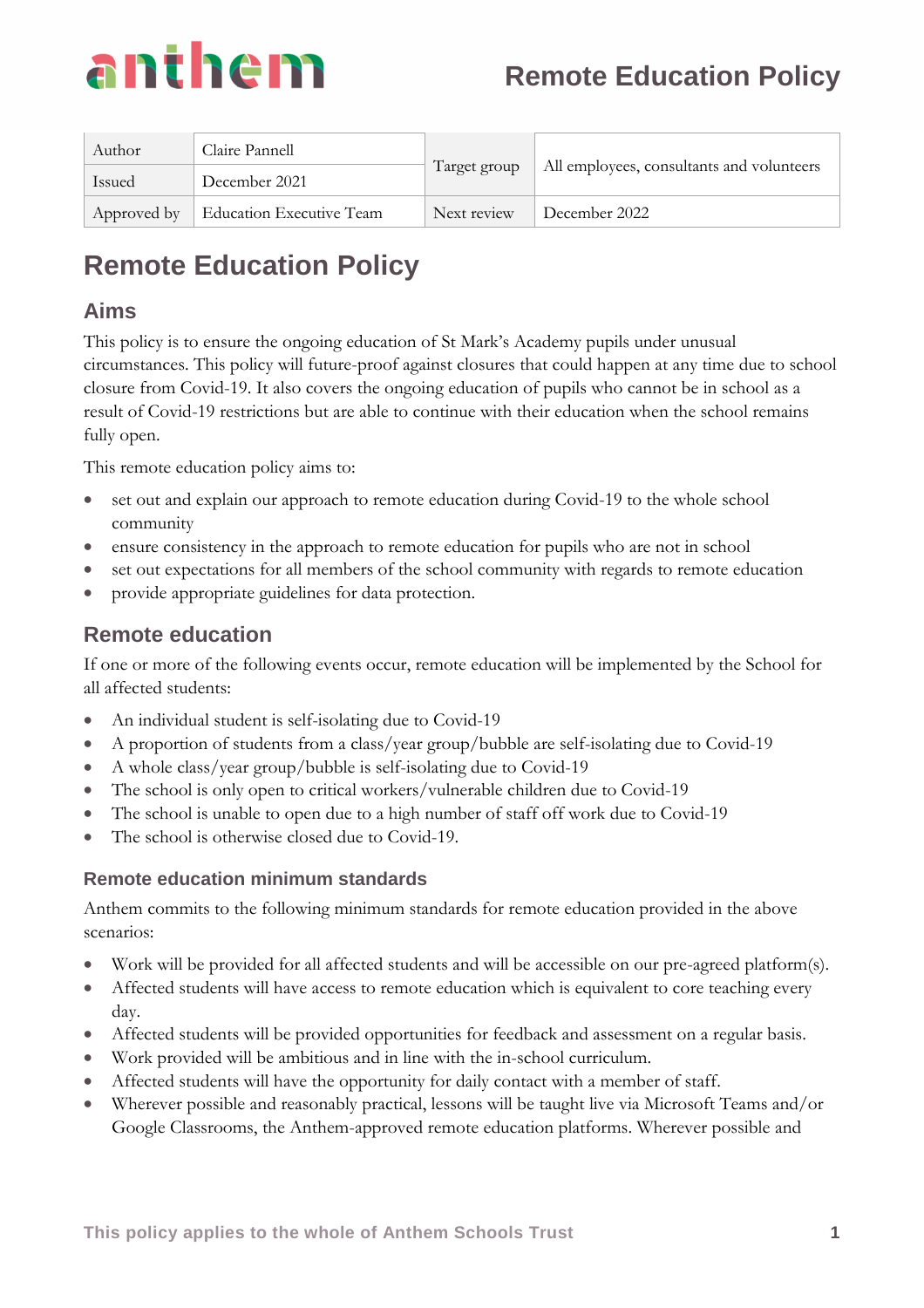reasonably practical, these lessons will be delivered by the designated class teacher as per each student's timetable.

#### **Remote educational provision**

For all students affected as above, we will provide access to a weekly timetable of remote education activities. Equivalent provision will be provided for all affected students, whether an individual or a whole class is isolating or otherwise affected. This is to ensure equality of provision. Our remote learning offer will be shared through our online learning platform or communicated via direct contact to your home. This timetable will link to our long-term curriculum plans and the learning those in school will or would be doing, while remaining manageable for staff to prepare on top of their usual weekly workload. To do this, we will sometimes make use of a number of carefully selected and high-quality online materials such as quizzes from agreed platforms and carefully selected lesson videos.

We appreciate that some families won't be able to engage with the full timetable, and in this case we will highlight the core lessons students should aim to complete each day, whilst also providing stretch opportunities. Staff will endeavour to view and feedback on as much of student's work as they are able, while balancing their workload inside of school.

We commit to putting in place remote education from the first day an affected student is off school, however please note there may initially be an interim period of one or two days before the whole program and normal ongoing support is accessible and ready.

### **Platforms and how to access**

Anthem-approved remote education platforms are Google Classrooms and Microsoft Teams.

Parents and students can access this school's remote education offer here:

A Satchel One account has been created for parents to keep up to date with their child's homework progress from home.

Satchel One has assigned PINs to each parent that allows us to confirm their identity on initial login.

After logging in for the first time, users will be asked to provide more memorable login details for future use. PINs are then only be used as a backup in case you forget these logins.

How to log in?

- 1. Got to https://www.satchelone.com/login
- 2. Enter your PIN details that you have been given in the letter provided by your school.
- 3. Click 'Log in'
- 4. Create a memorable password and enter your email address then click 'Update your details'.

We also encourage parents/carers to log in to Microsoft Teams with their children so that they can see the lessons resources and quizzes provided.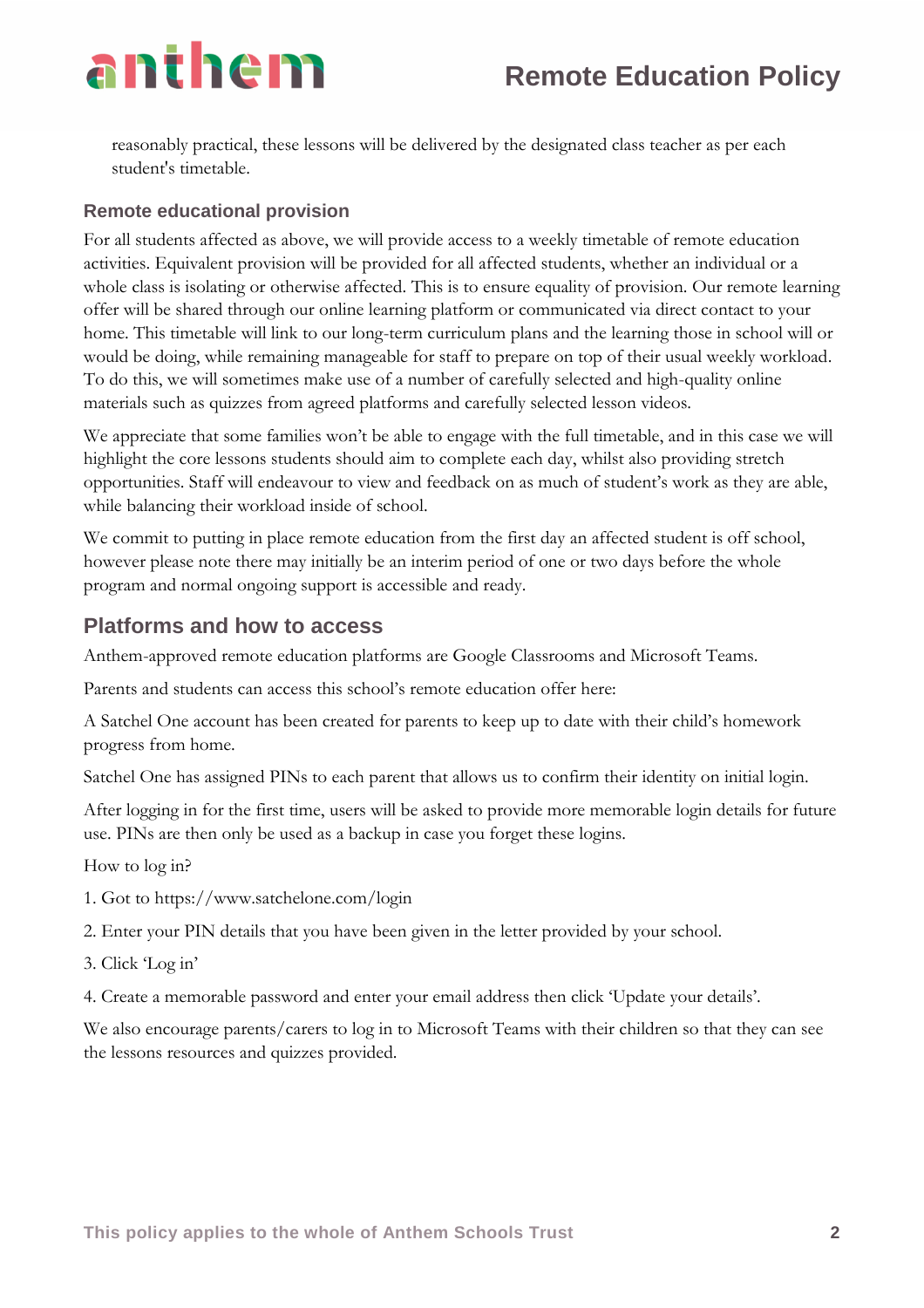# anthem

## **Support to enable students to access remote education**

We understand that remote education during current times presents new challenges for many. We commit to the following to help support students to access remote education:

- Ensuring all students complete an Anthem Remote Education Agreement prior to accessing the online learning platforms.
- Using coaching time to allow students to use IT rooms and practise using online learning platforms.
- Using IT/Computer Science lessons to upskill students in our online learning platform through delivering all elements of the lesson through this platform.
- Providing audio and video guides which students can access from home to support students with accessing MS Teams
- Letters and visual guides/videos sent home with instructions on how to access remote education.
- Weekly phone calls from form tutors/TAs/pastoral support staff to guide students through use of technology.
- Virtual information sharing events for parents.
- Proving practical support with technology where possible.

## **Roles and responsibilities**

## **Teachers**

When providing remote education, teachers will be available between 8am and 4:30pm. If a teacher is unable to work for any reason during this time, for example due to sickness or caring for a dependent, they should report this using the normal absence procedure.

When providing remote education, teachers are responsible for:

Setting work:

- Planning lessons for their classes and making these available to students who are working remotely
- Following the school timetable, including any revised timetables in place in the event of tiered lock downs.
- Working closely with other teachers and staff to support all students with accessing a carefully planned lesson sequences.

Providing feedback on work:

- Looking carefully at work completed by students on agreed platforms and using this to inform planning.
- Responding to quizzes or assignments completed online with praise, comments, scores or next steps.

### Keeping in touch with pupils who aren't in school and their parents:

- Making work available to students on MS Teams and providing feedback
- Offering further support through messages on Stachel or email where needed and within working hours
- Encouraging student engagement through personalised messages / work / phone calls where needed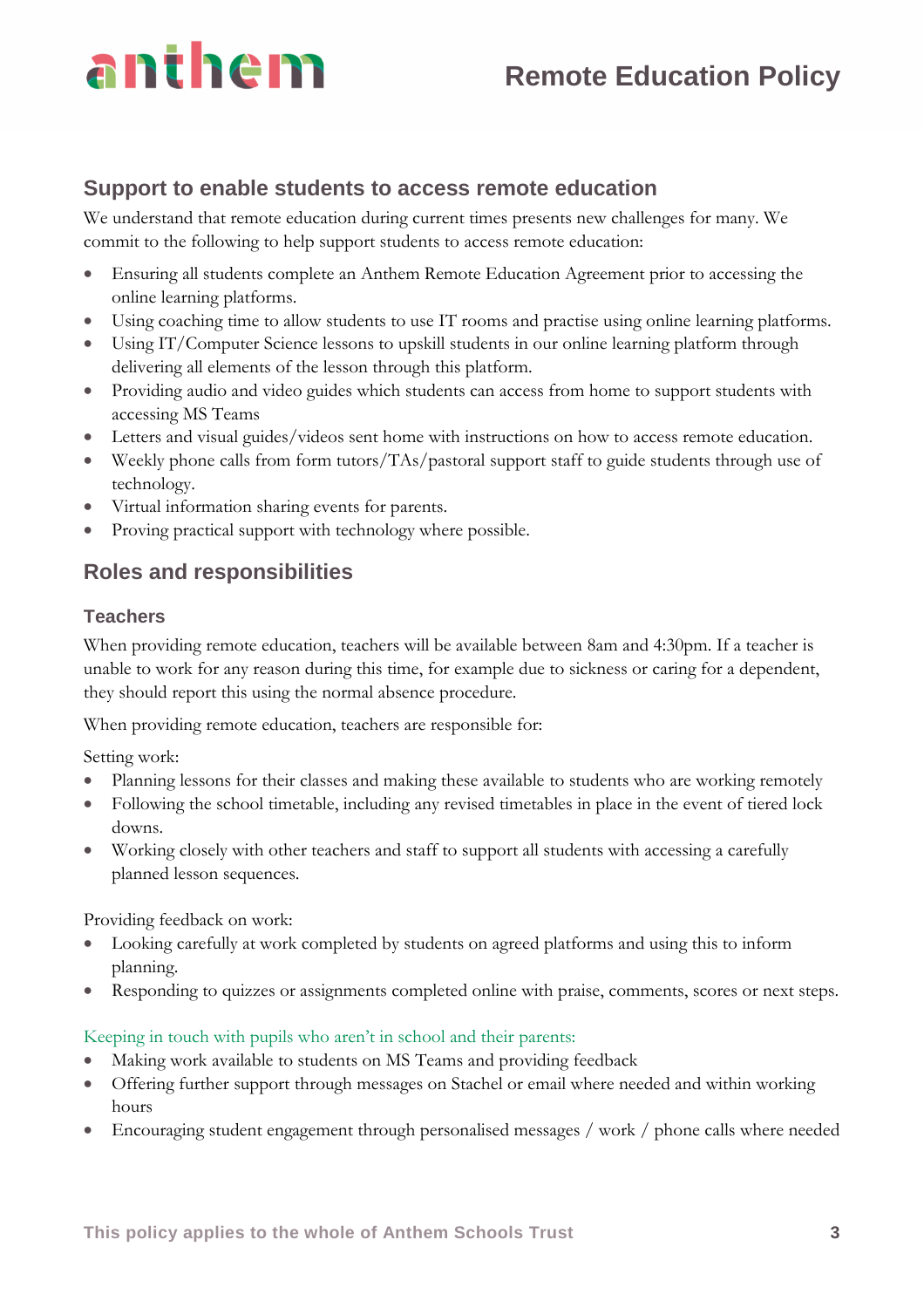## **Remote Education Policy**

- Contacting students for whom they are the 'key worker' e.g. members of their coaching group / year group who are self-isolating (when directed by pastoral leads)
- Referring any safeguarding issues to the Designated Safeguarding Leads, and referring concerns of parental complaints to their line manager
- Following the school's reward and support systems to ensure high levels of student engagement

Attending virtual meetings with staff, parents and pupils:

- Following the usual school dress code in online meetings
- Avoiding areas with background noice, and keeping a plain background

Carrying out duties assigned by SLT who will have oversight of different staff's responsibilities, depending on whether they are in-school / working remotely / teaching in-school full time.

Teachers must follow the Online Safety – Staff guidance.

#### **Teaching assistants**

When assisting with remote education, teaching assistants will be available between 8am and 4pm.

If a teaching assistant is unable to work for any reason during this time, for example due to sickness or caring for a dependant, they should report this using the normal absence procedure.

When assisting with remote education, teaching assistants are responsible for:

- Supporting pupils with learning remotely who have been assigned to them. E.g. through:
	- o Phone calls home to parents
	- o Providing additional or more accessible learning material where needed
	- o Checking online provision is accessible
	- o Providing 1:1 or small group support sessions after school to improve MS Teams proficiency

Attending virtual meetings with teachers, parents and pupils:

- Following the usual school dress code in online meetings
- Avoiding areas with background noise, and keeping a plain background

Teaching assistants must follow the Online Safety – Staff guidance.

#### **Heads of Department**

Alongside their teaching responsibilities, subject leads are responsible for:

- Considering whether any aspects of the subject curriculum need to change to accommodate remote education.
- Working with teachers teaching their subject remotely to make sure all work set is appropriate and consistent and in-line with school expectations.
- Working with other subject leads and senior leaders to make sure work set remotely across all subjects is appropriate and consistent, and deadlines are being set an appropriate distance away from each other.
- Monitoring the remote work set by teachers in their subject through completing regular 'dip-tests' and providing feedback and support in department meetings.
- Alerting teachers to resources they can use to teach their subject remotely.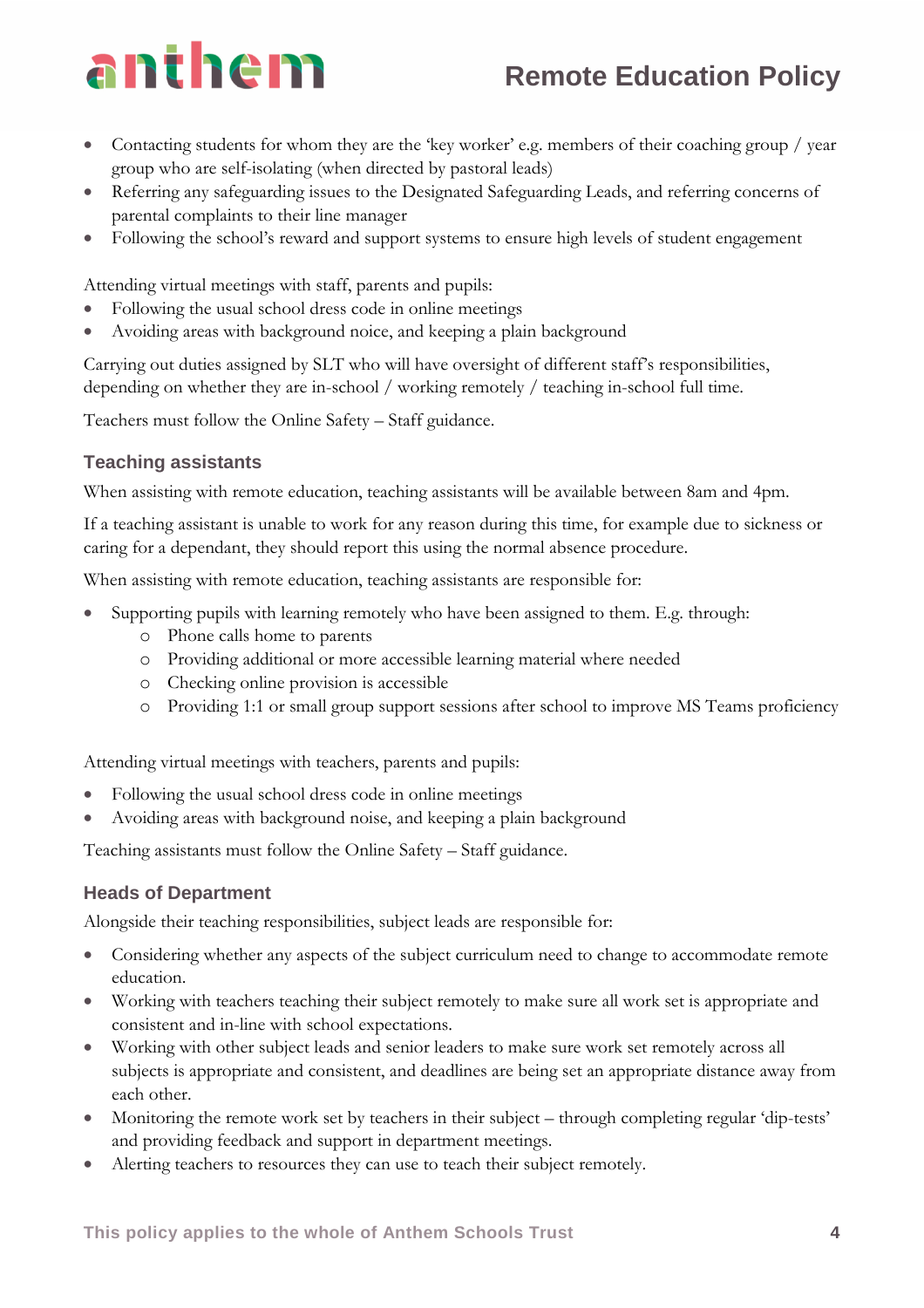## **Remote Education Policy**

- Overseeing the setting and marking of weekly MS Forms homework quizzes and ensuring they are carefully designed to test students' understanding of key concepts
- Supporting staff to use the quizzes to adapt lesson and curriculum planning to teach responsively and offer further stretch and support

#### **Senior leaders**

Alongside any teaching responsibilities, senior leaders are responsible for:

- Co-ordinating the remote education approach across the school and working with Rachel Sewell to ensure provision is in place
- Monitoring the effectiveness of remote education e.g. through regular meetings with teachers and subject leaders, reviewing work set and reaching out for feedback from pupils and parents.
- Monitoring the security of remote education systems, including data protection and safeguarding

### **Designated safeguarding lead**

The DSL is responsible for:

- Ensuring that clear communication of concern reporting procedures has been shared with staff, students and their parents
- Acting as a point of contact for staff to report any unacceptable internet usage or practices
- Acting as a source of support, advice and expertise for all staff regarding online and digital safety
- Liaise with staff (especially pastoral support staff, school nurses, IT Technicians, Safer Schools Officer and SENCO) on matters of safety and safeguarding regarding online usage
- Provide staff with training regarding the signs of safety for online and digital usage
- Ensuring that staff, students and parents are all aware of what constitutes inappropriate, offensive and illegal material, including images, video and documents
- Deploying members of staff to follow up concerns with relevant interventions or referrals
- Respond to any concerns raised by students or their parents regarding interactions with staff members
- Ensuring that students are aware of external agencies that they can report concerns to outside of school hours
- Understands relevant data protection legislation and regulations, especially the Data Protection Act 2018 and the General Data Protection Regulation
- Is alert to the specific needs and complexities of remote learning for children in need, those with special educational needs and young carers (Section 17(10) Children Act 1989: those unlikely to achieve a reasonable standard of health and development without local authority services, those whose health and development is likely to be significantly impaired without the provision of such services, or disabled children.)

#### **IT staff**

IT staff are responsible for:

- Fixing issues with systems used to set and collect work.
- Helping staff and parents with any technical issues they're experiencing.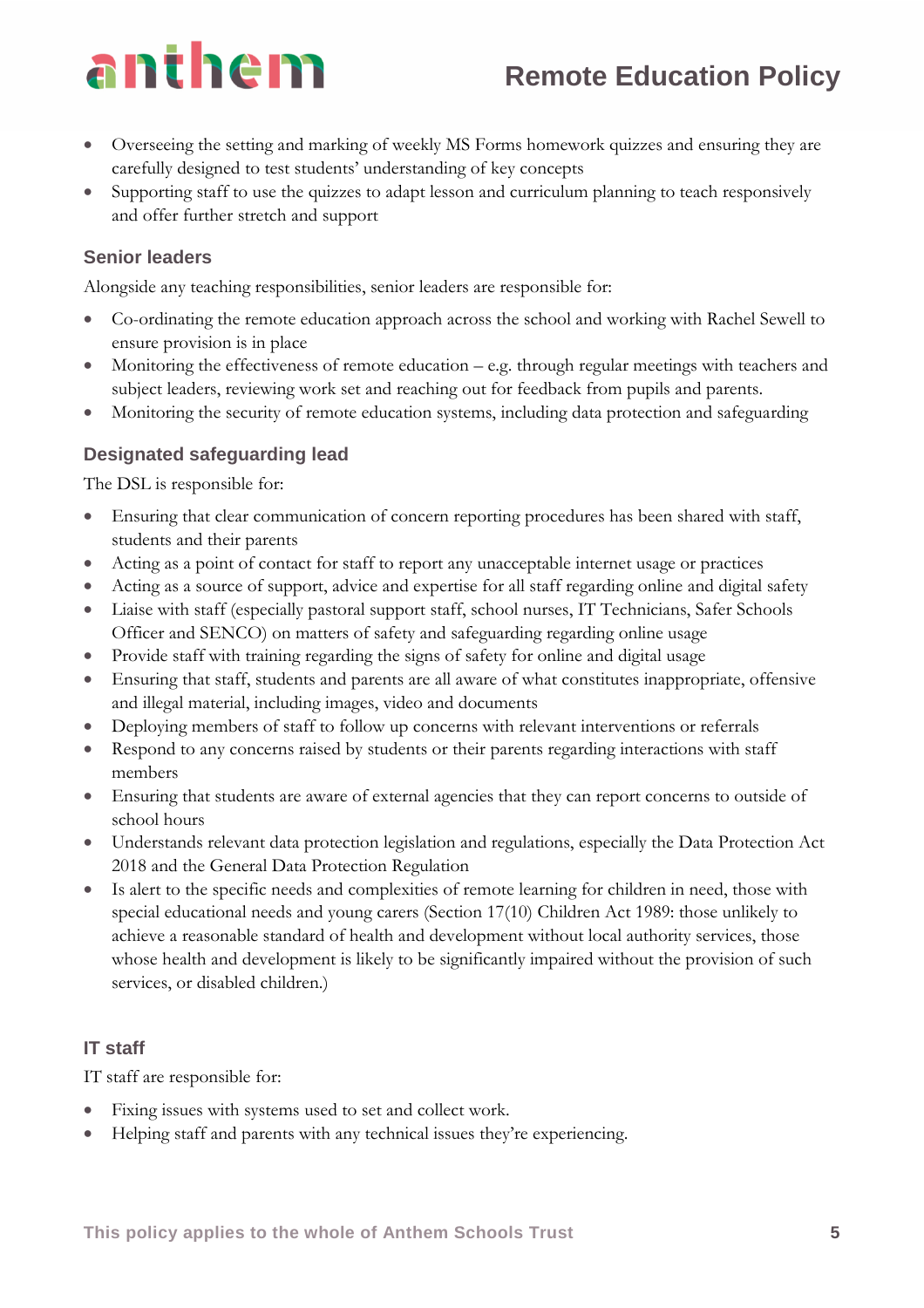# anthem

- Reviewing the security of remote education systems and flagging any data protection breaches to the data protection officer.
- Assisting pupils and parents with accessing the internet or devices.

### **Pupils and parents**

We expect pupils learning remotely to:

- Be contactable during the school day  $-$  although we understand that you may not always be in front of a device the entire time.
- Complete work to the deadline set by teachers.
- Seek help if you need it, from teachers or teaching assistants.
- Alert teachers if you are not able to complete work.
- When attending live lessons or conversations with school staff, to dress appropriately (no pyjamas or offensive images/wording) and to have an appropriate background (ideally a clear background with no other people in view, with no offensive imagery).
- To be kind, considerate and respectful when communicating with other students and school staff online, in line with the school's Behaviour Policy and Anti-Bullying policy.
- To complete the Anthem Remote Education Agreement and be aware of the Online-Safety Policy for parents and pupils.

We expect parents with children learning remotely to:

- Make the school aware if your child is sick or otherwise can't complete work.
- Seek help from the school if you need it.
- Be respectful when making any complaints or concerns known to staff.
- Be aware of the Anthem Remote Education Agreement and Online-Safety Policy for parents and pupils.

#### **Anthem**

The Trust is responsible for:

- Working across all schools in the Trust to develop a remote education strategy, as set out within this remote education policy.
- Setting up CPD for remote education.
- Enabling peer support on remote education between schools across the Trust, for example via the PLN network.
- Monitoring the school's approach to providing remote education to ensure education remains as high quality as possible.
- Ensuring that staff are certain that remote education systems are appropriately secure, for both data protection and safeguarding reasons.

## **Live teaching**

Whenever possible and reasonably practical, schools will deliver live teaching. Online lessons may be recorded, or they may be delivered live. Live teaching will only be delivered if the following criteria can be met:

It has to be safe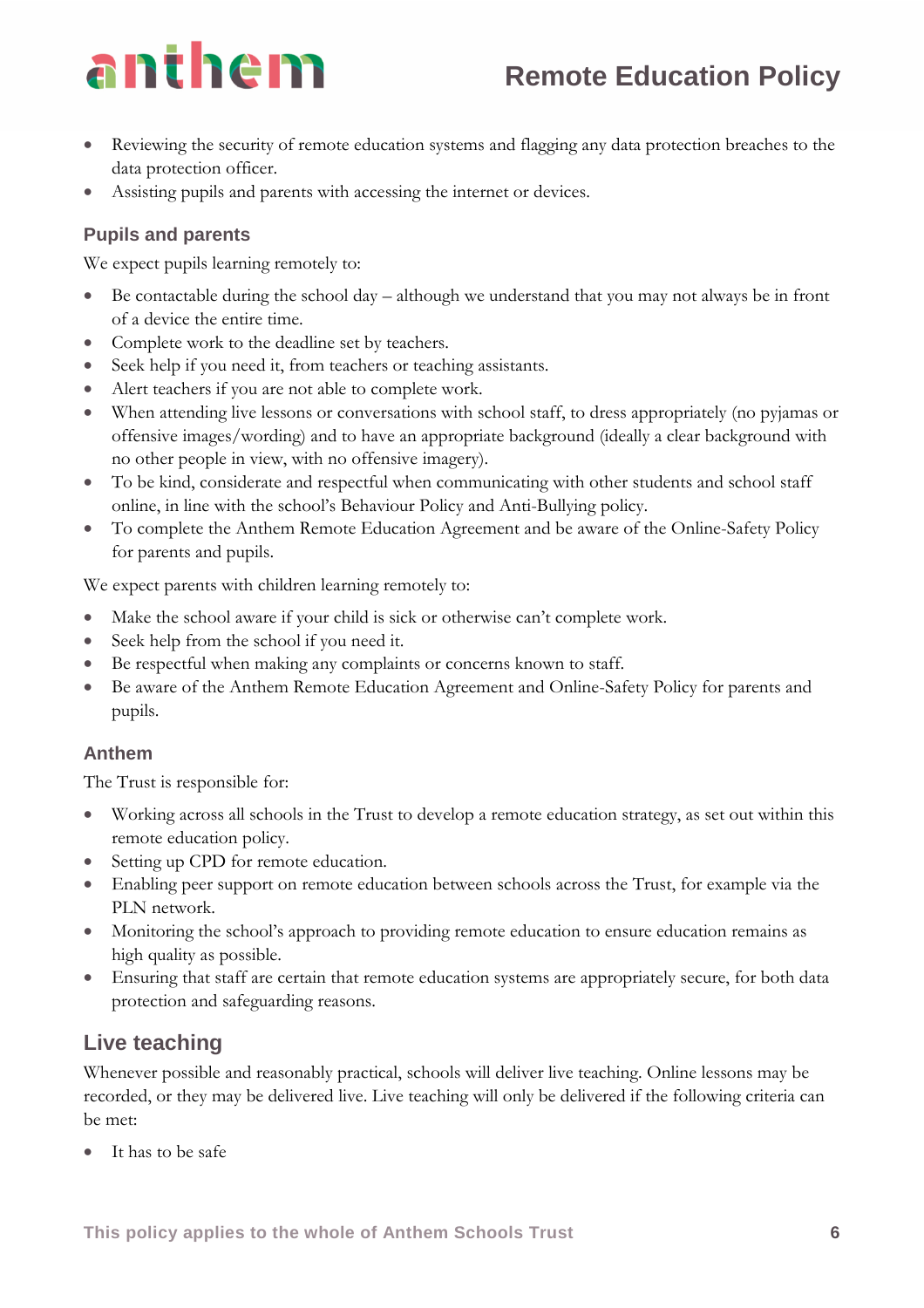# anthem

- It has to be inclusive
- It has to be the most effective approach to the learning

Live teaching will only be considered once basic access to lesson resources for all relevant students is in place. Where lessons are delivered live, the 'live teaching and other live online school sessions protocol' will be followed.

## **Children with SEND**

It is primarily the role of the SENCo Julia Sener to ensure all SEND needs are supported effectively and that appropriate resources are allocated and available to meet pupil need. Nicola Van Zyl has oversight of our provision for vulnerable students. However, all teachers and teaching assistants have a duty to support children with SEND. Teachers should ensure that work is differentiated as required for all learners when setting online tasks.

To support children with SEND and or learning difficulties with remote education, the SENCo will:

- know which students they are expected to support
- have a good knowledge of 'their' student need, the barriers they may face and how best to support
- share access to Pupil Passports, SEND or EHCP plans to ensure successful strategies and interventions are used to support
- ensure that statutory EHCP Part F school provisions are covered.

Support will include:

- Deploying Teaching and Learning Support Assistants effectively
- Ensuring pupils can access all necessary learning platforms and know what is expected of them.
- Reviewing T&L resources from subject staff on TEAMS to ensure engagement is possible.
- Checking the work to be completed each day and any deadlines and sharing this with pupils.
- Ensuring EHCP Risk Assessments are known, adhered to.
- Delivering interventions and teaching individuals as directed by the SENCo.
- Researching and resourcing any additional resources necessary for personalised learning.
- Liaison with outside agencies as appropriate.
- Attending virtual meetings with teachers, parents and pupils as necessary and directed by SENCo.
- If teaching assistants will also be working in school, where relevant explain who will cover the responsibilities above during this time.
- Ensuring class/subject resources and lessons on Teams are accessible and appropriately differentiated as part of Quality First Teaching by all staff on all occasions.
- Support and contact from class/subject staff on a personalised basis as appropriate.

All SEND students should continue to receive allocated outside agency support remotely where appropriate and possible (provided by agencies) and time will need to be allocated to co-ordinating this work also.

## **Who to contact**

If you have any questions or concerns about remote education, please contact the following individuals:

- Issues in setting work talk to the relevant Head of Department or SENCo
- Issues with behaviour talk to the relevant Progress Leader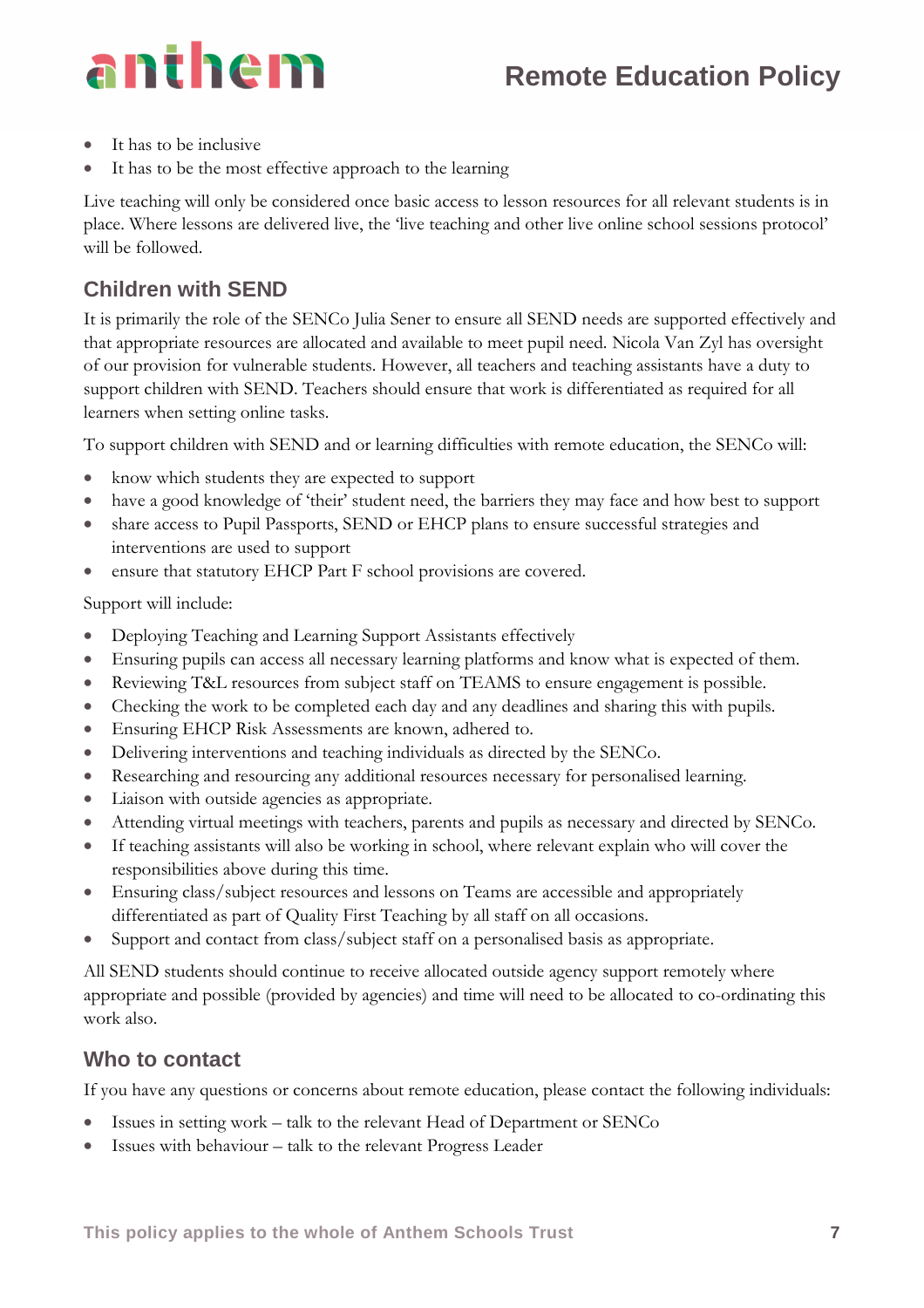- Issues with  $IT talk$  to IT staff
- Issues with their own workload or wellbeing talk to their line manager
- Concerns about data protection talk to the school data protection lead
- Concerns about safeguarding talk to the DSL
- If parents and/or students require support with gaining digital access at home, please speak to Rachel Sewell: rsewell@stmarksacademy.anthemtrust.uk

If any pupil has worries or concerns during this period of remote teaching then they should contact Aimee Gallagher: [agallagher@stmarks.anthemtrust.uk](mailto:agallagher@stmarks.anthemtrust.uk) at the school or, alternatively, they can contact Childline via the following website:<https://www.childline.org.uk/get-support/contacting-childline/>

Communication between staff and pupils/families must be through the authorised school systems above and not through email, personal social media accounts, nor personal phones. It should follow the usual rules outlined in the Staff Code of Conduct, Home School Agreement, Remote Education Agreement, Online Safety Policy and Acceptable Use Agreements.

## **Safeguarding and remote education**

With the increased use of digital technologies that comes with remote education, safeguarding implications need careful consideration. Parents are advised to spend time speaking with their child(ren) about online safety and reminding them of the importance of reporting to an adult anything that makes them feel uncomfortable online. Please refer to the Interim Online Safety Policy for further information.

While we will be doing our best to ensure links shared are appropriate, there may be tailored advertising which displays differently in your household or other changes beyond our control. If parents or students have any concerns over any online content related to the school or Trust they can contact the school or the Trust via enquiries $@$ anthemtrust.uk.

If parents have any safeguarding concerns that need discussing, they should Aimee Gallagher: [agallagher@stmarks.anthemtrust.uk.](mailto:agallagher@stmarks.anthemtrust.uk) Staff should continue to be vigilant at this time and follow our usual Online Safety for Staff and Child Protection and Safeguarding Policy and procedures.

## **Data protection**

### **Accessing personal data**

When accessing personal data for remote education purposes, all staff members will explain:

- How they can access the data, such as on a secure cloud service or a server in your IT network.
- Which devices they should use to access the data if you've provided devices, such as laptops, make staff use these rather than their own personal devices.
- Follow the Acceptable Use Agreement and the Interim Online Safety policy for staff.

### **Processing personal data**

Staff members may need to collect and/or share personal data such as email addresses as part of the remote education system. As long as this processing is necessary for the school's official functions, individuals won't need to give permission for this to happen.

Staff will only collect and/or share as little personal data as possible online.